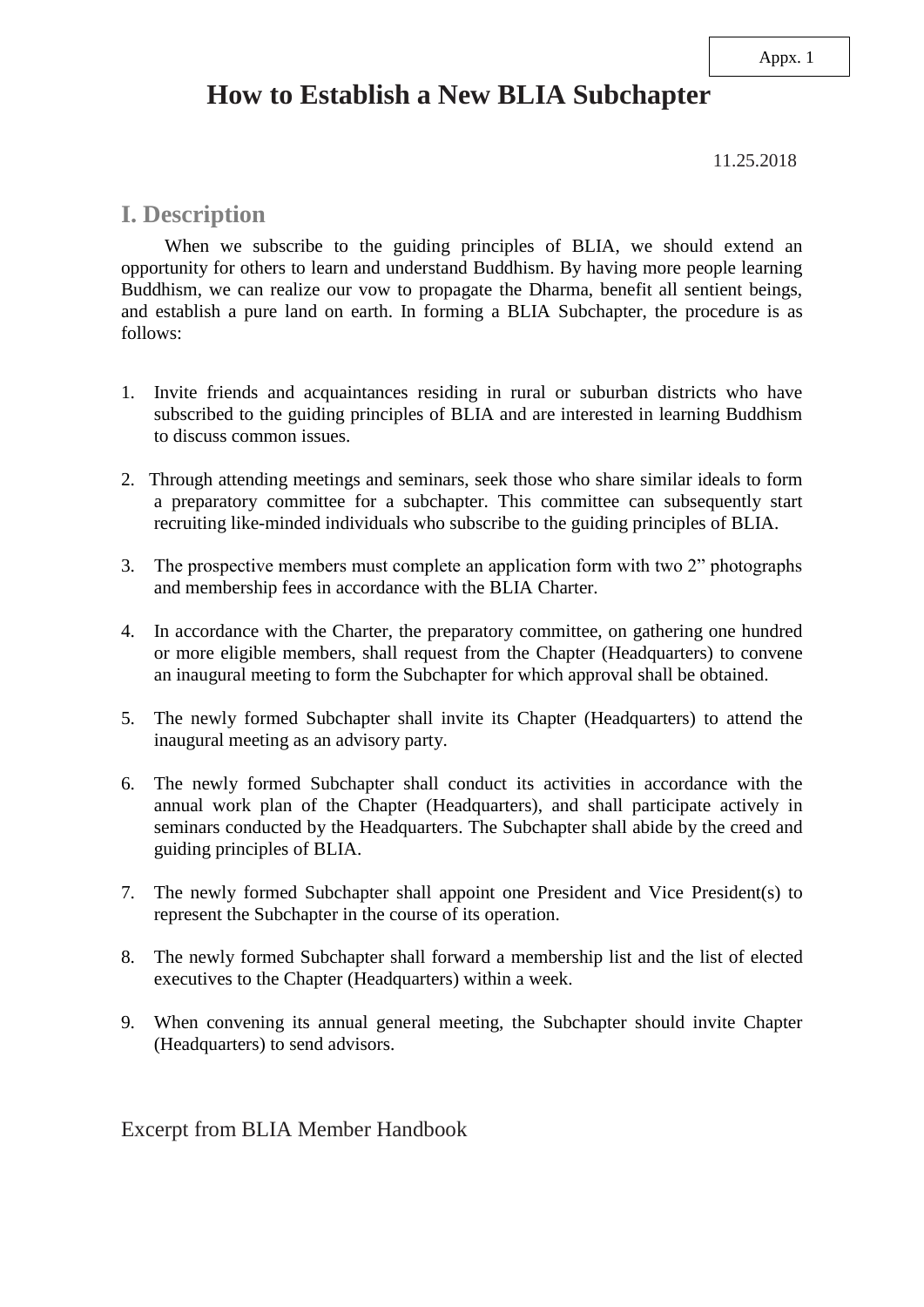## **II. Subchapter Establishment Procedure Flowchart**

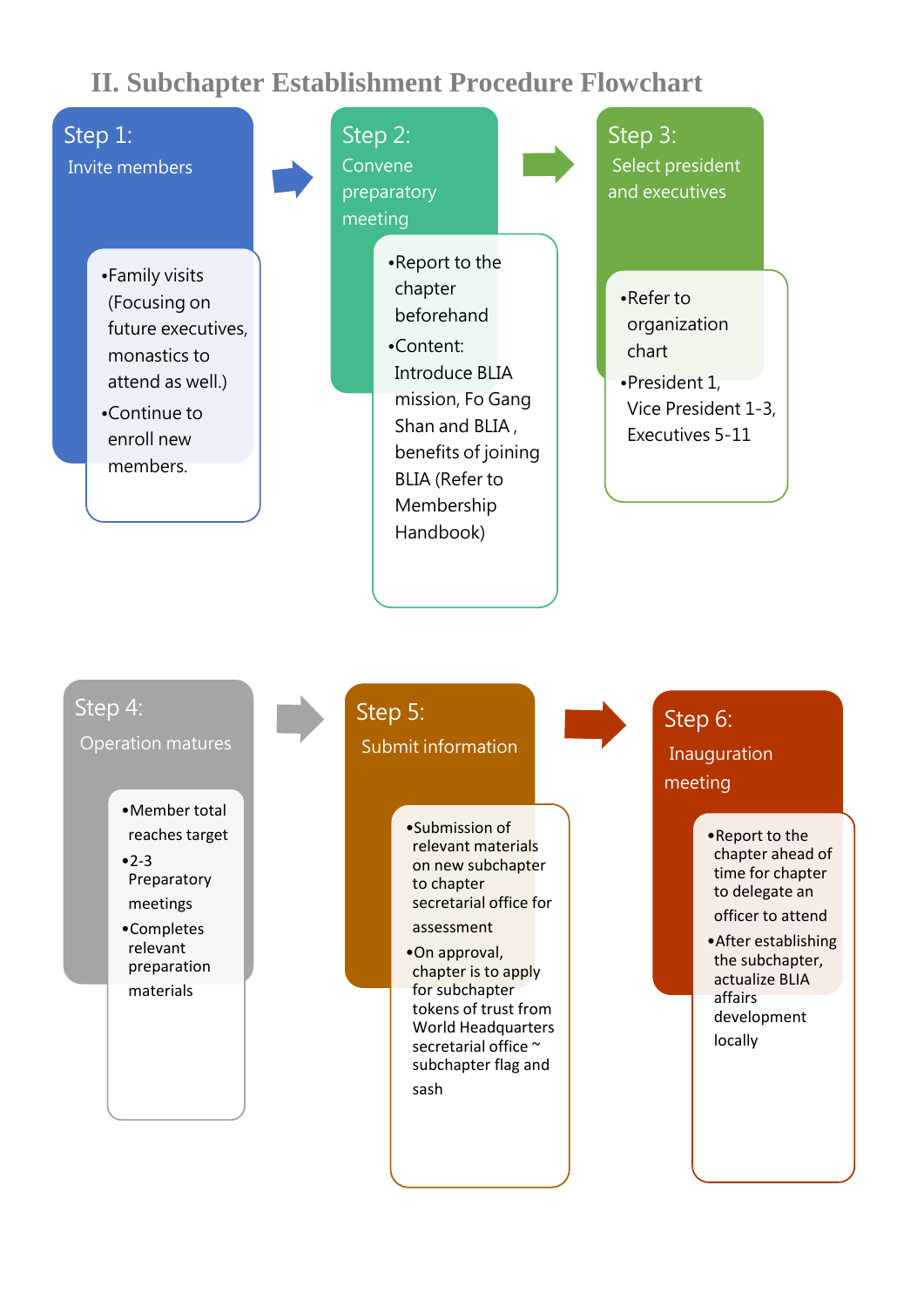## **III. Subchapter Organization Chart**



#### **Notes:**

- 1. Members of the working committee shall be selected during the general meeting and the subchapter president and vice president(s) shall be elected by the working committee members afterwards.
- 2. Monastic Advisor will be invited by the Headquarters (chapter) for onsite counseling.
- 3. For those who have successfully served as subchapter president for two consecutive terms and considered outstanding on evaluation of the Association can be appointed by local chapter (Headquarters) as subchapter Elder Advisor.
- 4. Prominent local dignitaries who support the Association can be appointed as Advisors.
- 5. For implementing the development of BLIA affairs and the responsibility of different levels, a Vice President serves as advisor to a number of committee members and unit leaders, and unit leaders are responsible for the care of 10-15 members.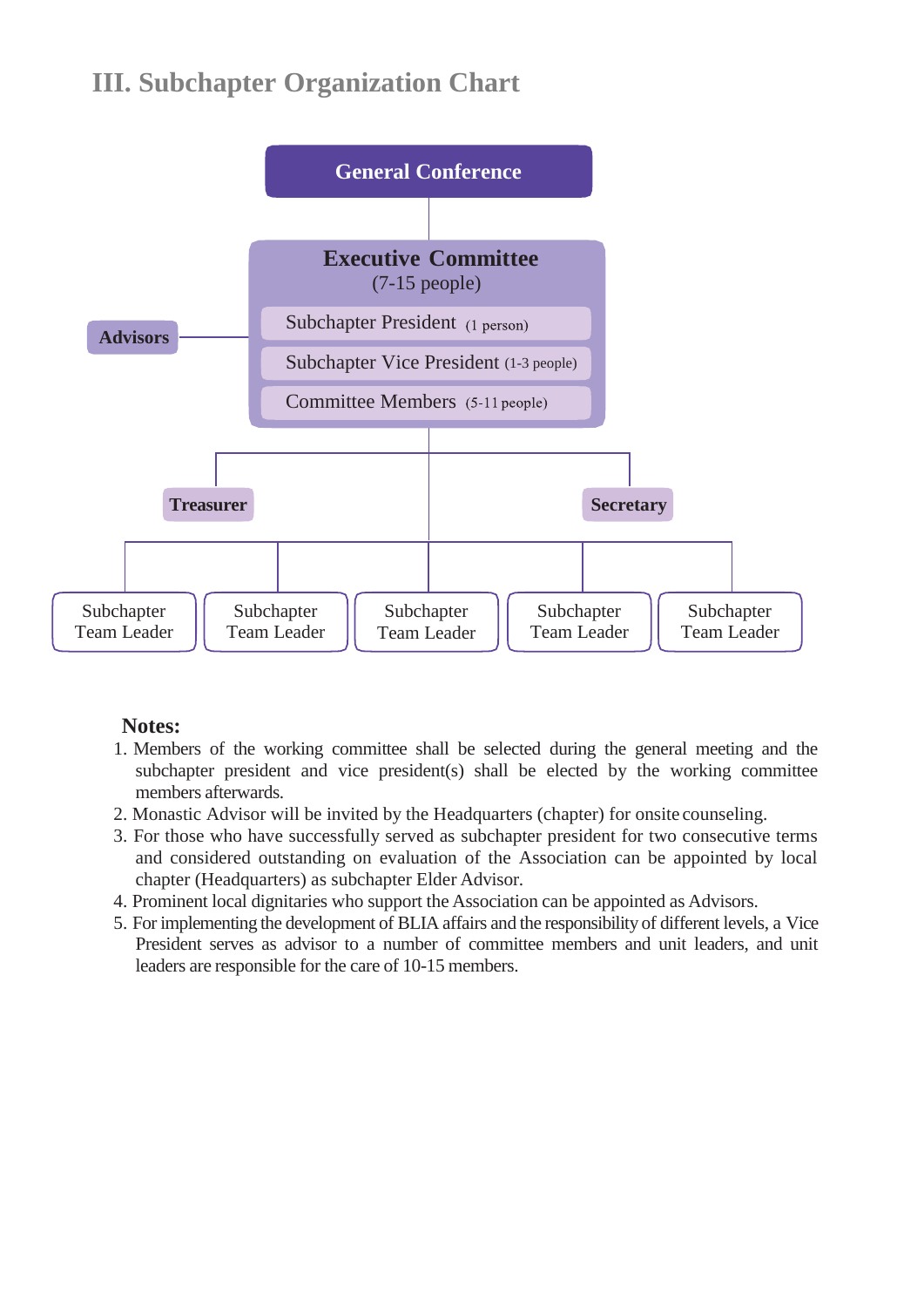# **BLIA Newly Established Subchapter Required Information Checklist**

- $\Box$  1. Preparatory subchapter president's information and bio
- $\square$  2. Records of preparatory work of the subchapter
- $\square$  3. New subchapter executives' information list
- $\Box$  4. List of opinions on establishing the new subchapter
- $\square$  5. Preparatory subchapter meeting records and results (photos)
- $\square$  6. Submission for approval

- Please indicate with (V) for items completed above.
- This form is to be collated by the chapter's secretarial office for submission to World Headquarters Vice Secretary General for approval.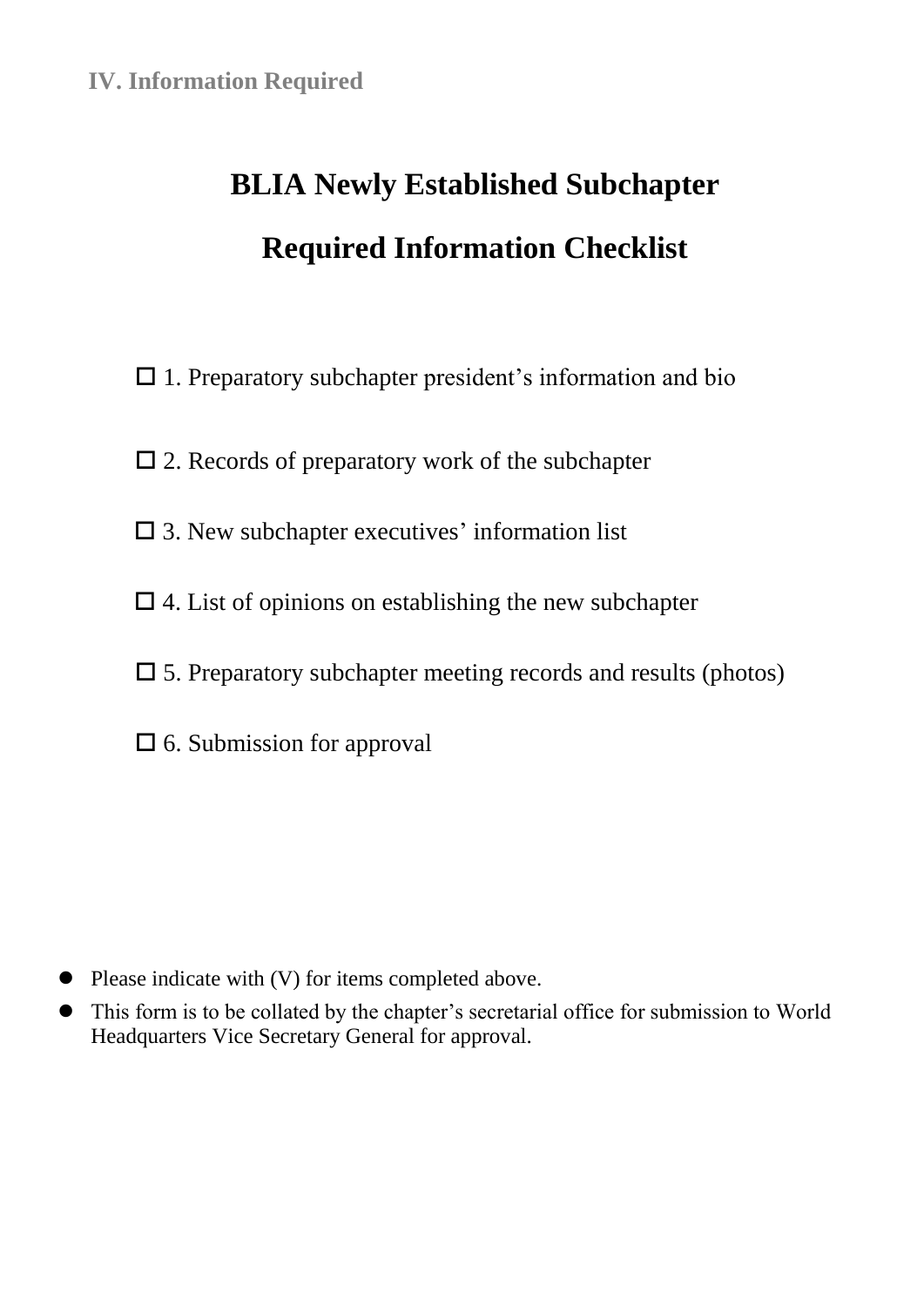### **\_\_\_\_\_\_\_\_\_\_\_ Preparatory Subchapter Prospective President's Information and Biography**

yy

|                                                                                                     |  |  |  | Date completed: mm                                        | dd  |
|-----------------------------------------------------------------------------------------------------|--|--|--|-----------------------------------------------------------|-----|
|                                                                                                     |  |  |  |                                                           |     |
|                                                                                                     |  |  |  |                                                           |     |
| 3. Address:                                                                                         |  |  |  |                                                           |     |
| 4. Education: Profession:                                                                           |  |  |  |                                                           |     |
| 5. Level of Buddhist Practice: $\Box$ Taken refuge $\Box$ Five Precepts $\Box$ Bodhisattva Precepts |  |  |  |                                                           |     |
|                                                                                                     |  |  |  | $\Box$ Not yet taken refuge (Refuge date set on: mm       | dd) |
| 6. Has served as BLIA executive: Chapter/Subchapter                                                 |  |  |  |                                                           |     |
|                                                                                                     |  |  |  | Position: Term: year                                      |     |
| 7. Understanding of BLIA: $\Box$ Completely understand $\Box$ Understand                            |  |  |  |                                                           |     |
|                                                                                                     |  |  |  | $\Box$ Kind of understand $\Box$ Do not understand at all |     |
| 8. Dedication for Fo Guang Shan: $\Box$ Complete dedication $\Box$ Has dedication                   |  |  |  |                                                           |     |
|                                                                                                     |  |  |  | $\square$ Some dedication $\square$ No dedication         |     |
| 9. Ability to lead and motivate: Excellent $\Box$ $\Box$ Good $\Box$ $\Box$ Passable                |  |  |  |                                                           |     |
| 10. Social connections and networking: $\Box$ Excellent $\Box$ $\Box$ Good $\Box$ Passable          |  |  |  |                                                           |     |
| <b>Biography:</b>                                                                                   |  |  |  |                                                           |     |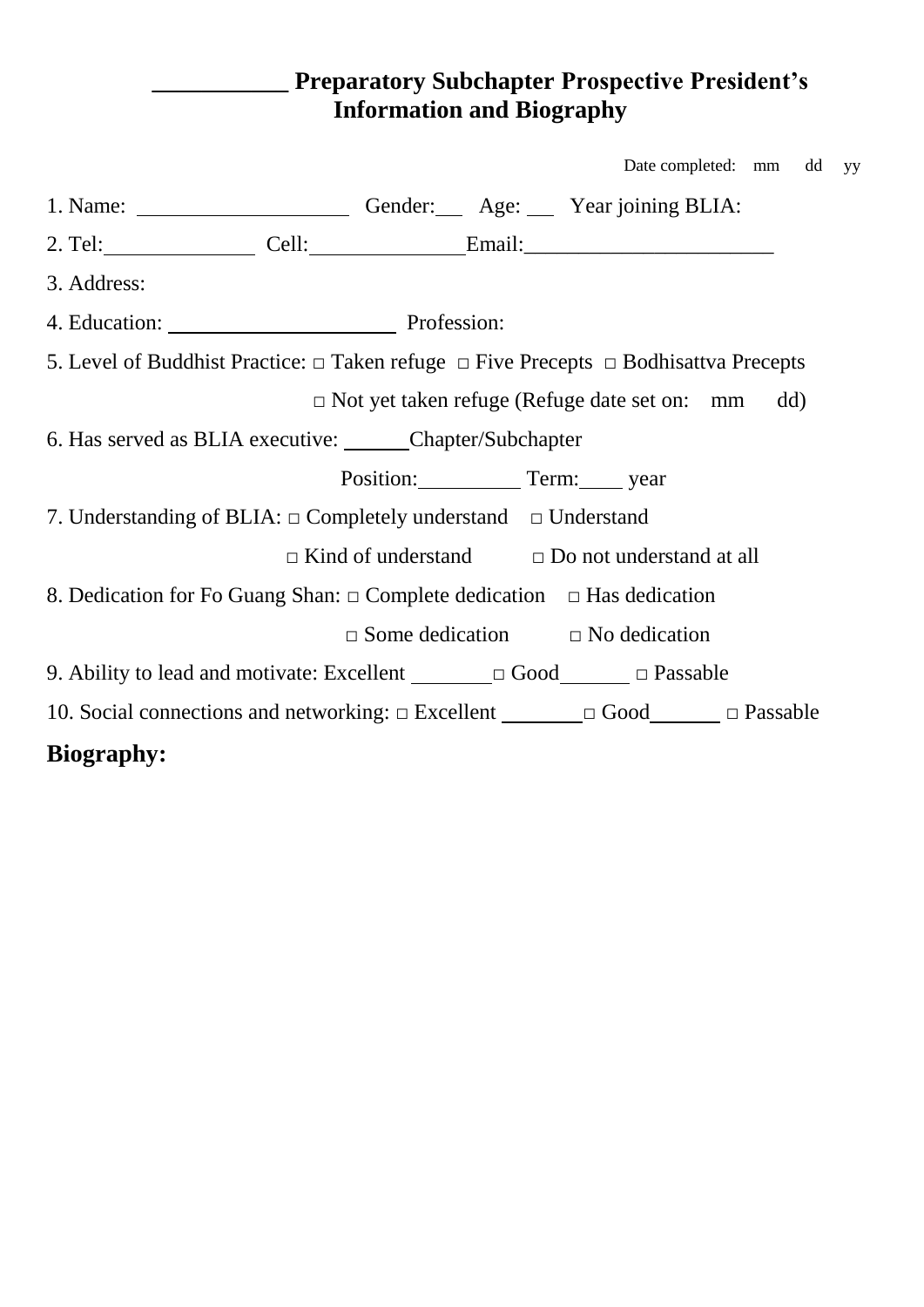| рена                       | Unapul<br>11 cparatory Subchapter |                 |  |
|----------------------------|-----------------------------------|-----------------|--|
|                            | <b>Record of Preparation</b>      |                 |  |
| <b>Advising Personnel:</b> | Tel:                              | Date Completed: |  |

**BLIA \_\_\_\_\_\_\_\_\_\_\_\_\_\_ Chapter \_\_\_\_\_\_\_\_\_\_\_\_ Preparatory Subchapter**

Name of Prospective President:

1. Number of members

- 2. Prospective executives:  $\Box$  Already selected  $\Box$  To be found  $\Box$  Requires guidance
- 3. Prospective president's dedication: □ Very much □ Inadequate □ Requires guidance 4. Is the prospective president involved in other organization's activities:
	- □ Lion's Club □ Chamber of Commerce □ Tzu Chi □ Other

5. Local situation regarding faith:  $\Box$  Mostly devotees  $\Box$  Members of other temples  $\Box$ Daoist

- 6. Establishing Dharma propagation center:  $\Box$  Much needed  $\Box$  Many temples close by □ Can develop one □ Already has branch temple □ No
- 7. Members' standard: □ High □ Medium □ Passable □ Other
- 8. Seminar on BLIA:
	- $\Box$  First time date  $\Box$  Number of people  $\Box$  Response
	- □ Second time date\_\_\_\_\_\_\_\_ Number of people \_\_\_\_\_\_\_ Response
	- $\Box$  Third time date Number of people Response
	- $\Box$  More than three times
- 9. Activities Participated: □ Dharma Talks □ Temple's Dharma Service

□ Servicing at Temple □ Other

10. Assessment of Chapter Monastic Advisor:

Signature of Monastic Advisor: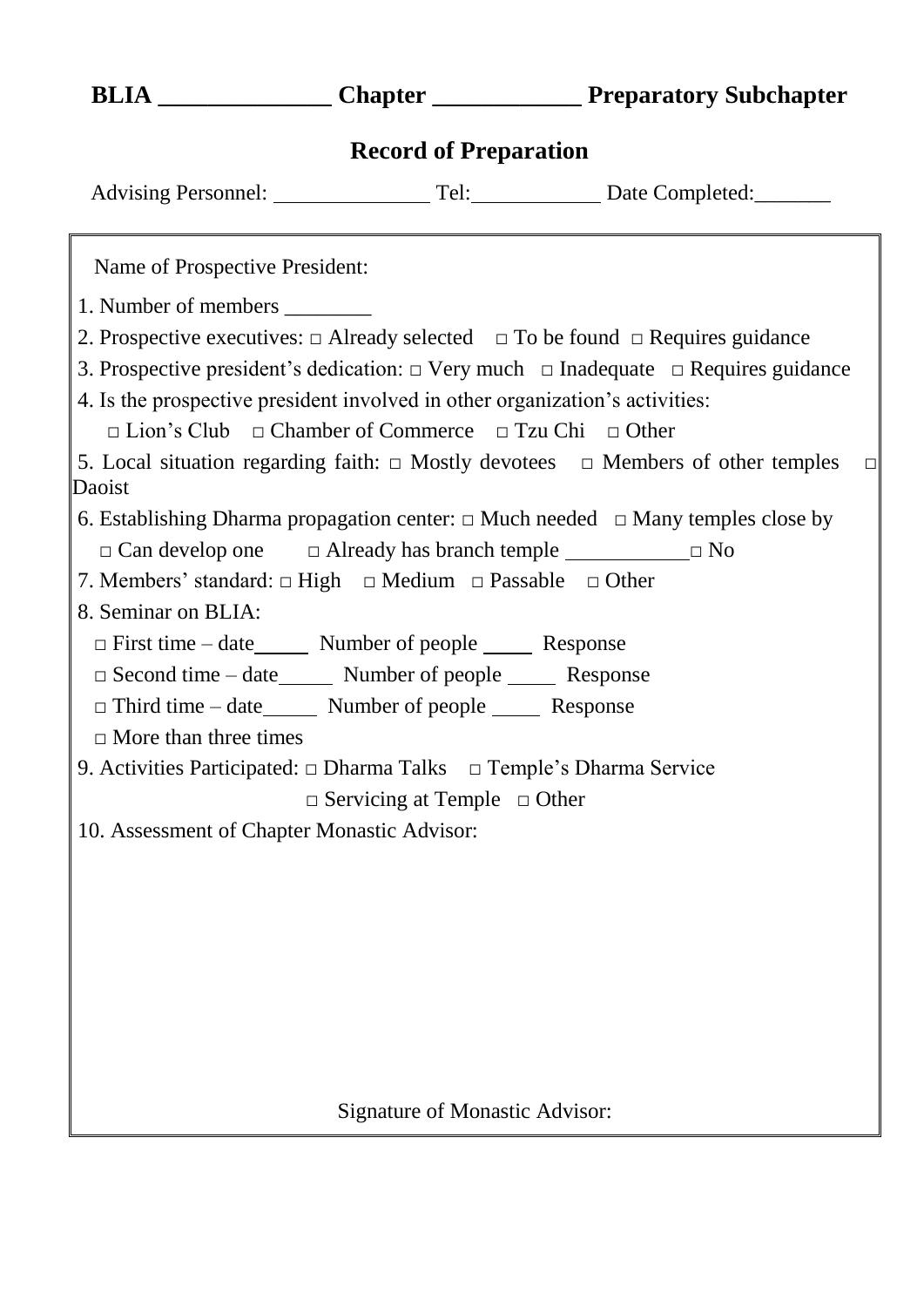

## **Data Sheet of BLIA Subchapter Executives**

| Name of Subchapter:          |                 |           |          | Date:     |
|------------------------------|-----------------|-----------|----------|-----------|
| Name of President: (English) |                 | (Chinese) |          |           |
| Tel:                         | Fax:            |           | Email:   |           |
| Address:                     |                 |           |          |           |
| Duration:<br>mm              | dd<br><b>VV</b> | to        | dd<br>mm | <b>VV</b> |
| Number of Members:           |                 |           |          |           |

## **List of Executives**

| Position | Name in Chinese and English | Tel/Fax | Email | Membership<br>Card Number | Specialties/Background |
|----------|-----------------------------|---------|-------|---------------------------|------------------------|
|          |                             | T:      |       |                           |                        |
|          |                             | F:      |       |                           |                        |
|          |                             | T:      |       |                           |                        |
|          |                             | F:      |       |                           |                        |
|          |                             | T:      |       |                           |                        |
|          |                             | F:      |       |                           |                        |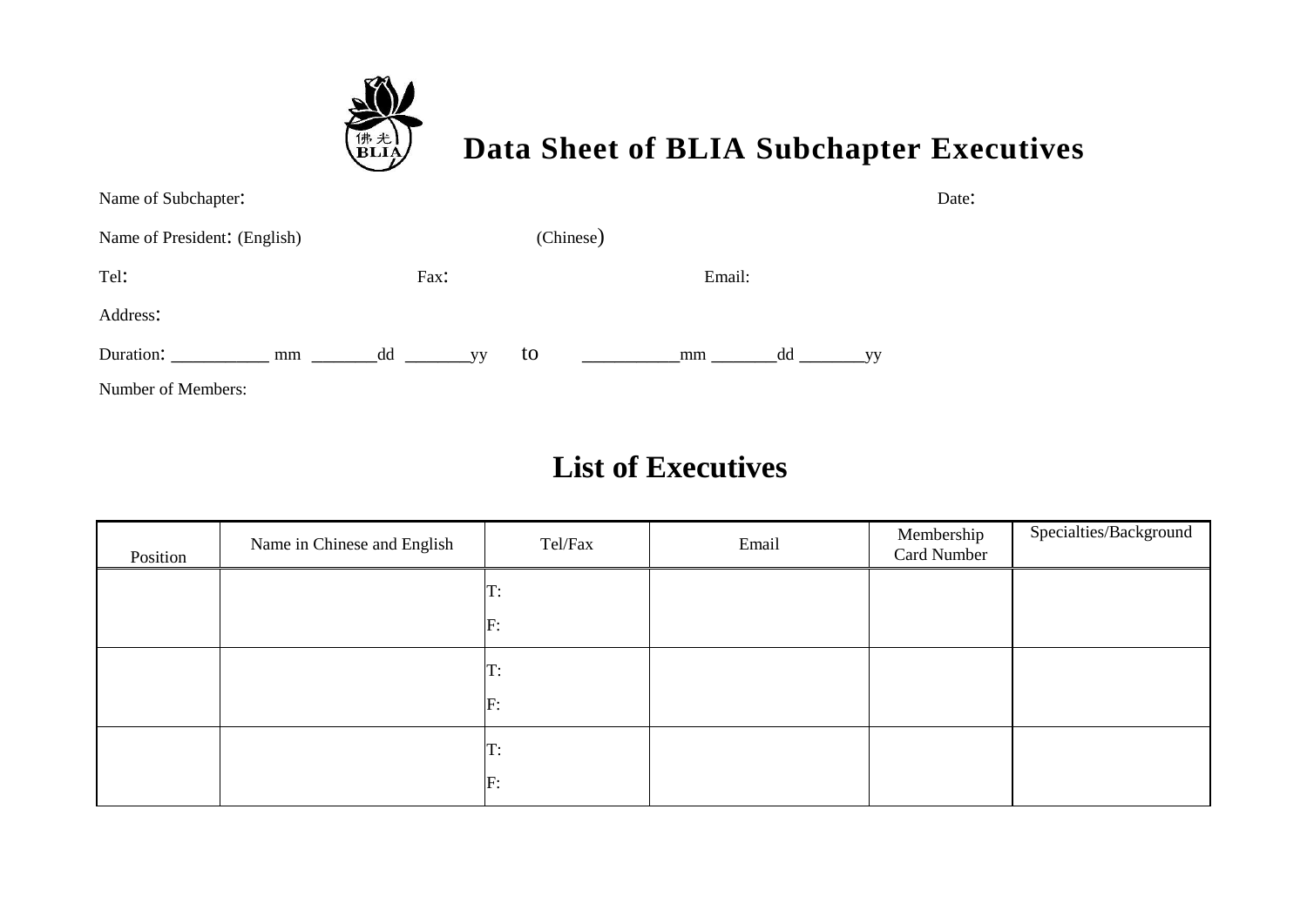| Position | Name in English (Chinese) | $\mbox{Tel}/\mbox{Fax}$ | Email | Membership<br>Card Number | Specialties/Background |
|----------|---------------------------|-------------------------|-------|---------------------------|------------------------|
|          |                           | T:                      |       |                           |                        |
|          |                           | F:                      |       |                           |                        |
|          |                           | T:                      |       |                           |                        |
|          |                           | F:                      |       |                           |                        |
|          |                           | T:                      |       |                           |                        |
|          |                           | F:                      |       |                           |                        |
|          |                           | T:                      |       |                           |                        |
|          |                           | F:                      |       |                           |                        |
|          |                           | T:                      |       |                           |                        |
|          |                           | F:                      |       |                           |                        |
|          |                           | T:                      |       |                           |                        |
|          |                           | F:                      |       |                           |                        |
|          |                           | T:                      |       |                           |                        |
|          |                           | F:                      |       |                           |                        |

\*Please make extra copies if necessary.

Signature of President: \_\_\_\_\_\_\_\_\_\_\_\_\_\_\_\_\_\_ Signature of Monastic Advisor: \_\_\_\_\_\_\_\_\_\_\_\_\_\_\_\_\_\_\_\_\_